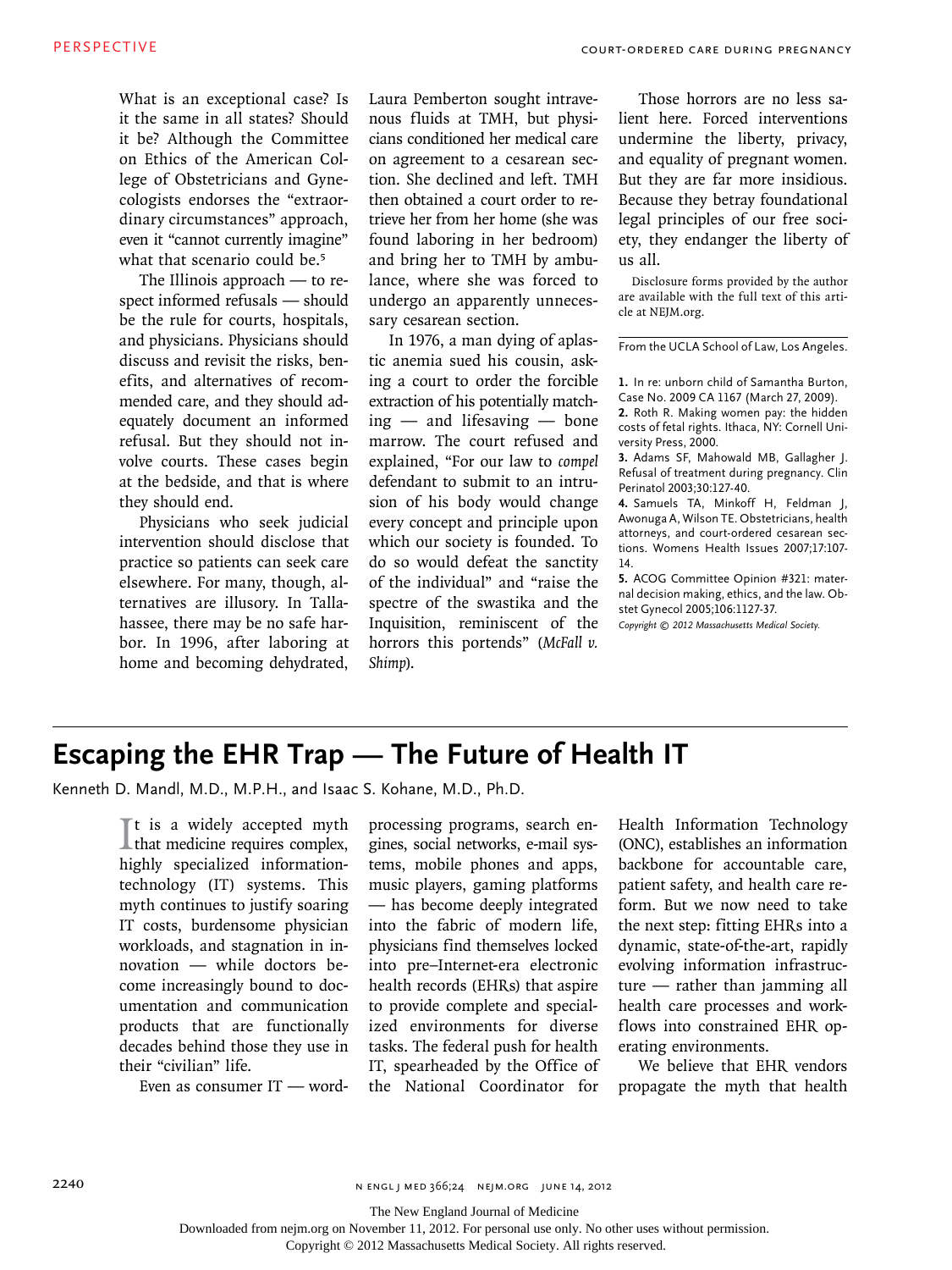IT is qualitatively different from industrial and consumer products in order to protect their prices and market share and block new entrants. In reality, diverse functionality needn't reside within single EHR systems, and there's a clear path toward better, safer, cheaper, and nimbler tools for managing health care's complex tasks.

Early health IT offerings were cutting-edge,<sup>1</sup> but contemporary EHRs distinctly lag behind systems used in other fields. In 1966, members of Octo Barnett's laboratory at Massachusetts General Hospital invented a highly efficient programming language for the earliest EHRs; the Massachusetts General Hospital Utility Multi-Programming System (MUMPS) partitioned precious computer memory so parsimoniously that with only 16 kilobytes, the earliest personal computers could run an EHR supporting multiple users. But nearly a halfcentury later, most EHR vendors not only have failed to innovate but don't even embrace existing modular architectures with interfaces that allow extension of product capabilities, innovative uses of data, and interoperation with other software.

Loss of technological leadership reflects apathy and even opposition by EHR vendors to promoting liquidity of the data they collect. This attitude has thwarted medicine's decades-long quest for an electronic information infrastructure capable of providing a dynamic and longitudinal view of the health care of individuals and populations. EHR companies have followed a business model whereby they control all data, rather than liberating the data

for use in innovative applications in clinical care.

Conducting a Google-style search of an EHR database usually requires involvement of a clinician's information services department and often the specialized knowledge and cooperation of the vendor's technical teams. In reaction, scores of academic medical centers have exported data into a common open-source system where population-level analytics are managed outside the

entrenched in "legacy" approaches, threatening other vendors' viability. A healthy IT marketplace would favor disruptive innovations (simple products and services that initially serve the bottom of a market and then move up to displace established competitors)<sup>5</sup> for improving patient engagement, communication, and care coordination. Improved population health obtained at a lower cost would result. Just as consumers select and manage myriad

## *Only a small subset of loosely coupled information technologies need to be highly specific to health care. Many components can be generic.*

vendor, and results shared across sites.<sup>2</sup>

Commercial EHRs evolved from practice-management (i.e., billing) systems, and in response to the patient-safety movement, vendors tacked on documentation modules and order entry for physicians. Since each EHR product has been built as an isolated silo, the market for any good innovation is fragmented.3 Additional problems arise when complex software that was never engineered adequately4 must be reimagined, reinvented, and reimplemented repeatedly.

Although EHR vendors have proliferated — more than 700 vendors now produce about 1750 distinct certified products — their systems' inability to work together has not helped doctors or patients. Furthermore, despite this sprawl, a few companies controlling much of the market remain

technologies — Facebook for social networking, Twitter for microblogging, Google for search, iTunes for music — so should physicians. Only a small subset of loosely coupled information technologies need to be highly specific to health care. Many components can be generic.

One such component is secure private storage. Many industries depend as much as health care does on the security and confidentiality of their data. Local or cloud-based storage like that provided by EMC and Amazon is highly adaptable to health care if it's accompanied by strong, compliant privacy policies. In contrast, each current EHR installation relies on a locally assembled IT support team  $-$  or, in small offices, even on practitioners themselves — so data security varies widely.

Second, communications

The New England Journal of Medicine

Downloaded from nejm.org on November 11, 2012. For personal use only. No other uses without permission.

Copyright © 2012 Massachusetts Medical Society. All rights reserved.